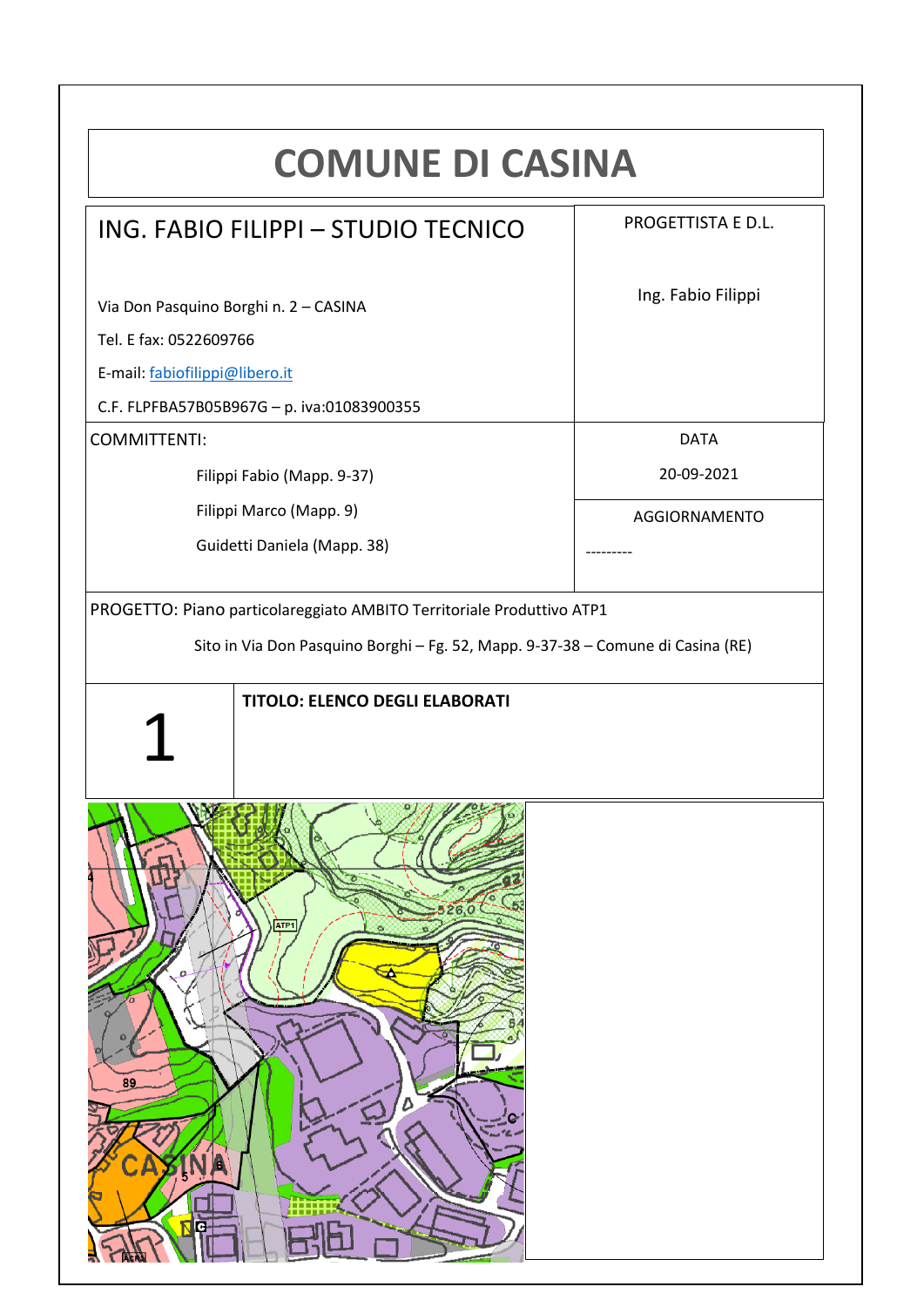## **ATP1 CASINA MAPPALI 9, 37 e 38 FOGLIO 52. VIA DON P. BORGHI PROGETTO OPERE DI URBANIZZAZIONE ELENCO DEGLI ELABORATI GRAFICI**

**TAV. 1:** ELENCO DEGLI ELABORATI DELL'ATP1.

**TAV. 2**: ESTRATTO DI MAPPA CATASTALE CON INDICAZIONE DELLE PROPRIETA' - STRALCIO CTR N. 218073

**TAV.3:** STRALCIO TAV. P4 – PSC VIGENTE e ORTOFOTO

**TAV.4:** STATO DI FATTO PLANIMETRICO ED ALTIMETRICO AMBITO ATP1

**TAV. 5**: PLANIMETRIA DI PROGETTO IN SCALA 1:500 SUPERFICI E NUMERAZIONE DEI LOTTI. SCHEMA DELLE RECINZIONI. INDICAZIONE DELLE SUPERFICI PERMEABILI.

**TAV. 6:** DOCUMENTAZIONE FOTOGRAFICA CON INDICAZIONE DEI PUNTI DI VISTA. RILIEVO DEL VERDE

**TAV. 7**: SEZIONI E PROFILI IN SCALA 1:500

**TAV. 8**: SCHEMA IMPIANTI: GAS, ACQUA, LUCE, PUBBLICA ILLUMINAZIONE,

TELEFONIA E FOGNATURE.

**TAV. 9;** RAPPRESENTAZIONI PROSPETTICHE TRIDIMENSIONALI

**TAV. 10R**: RELAZIONE FINANZIARIA